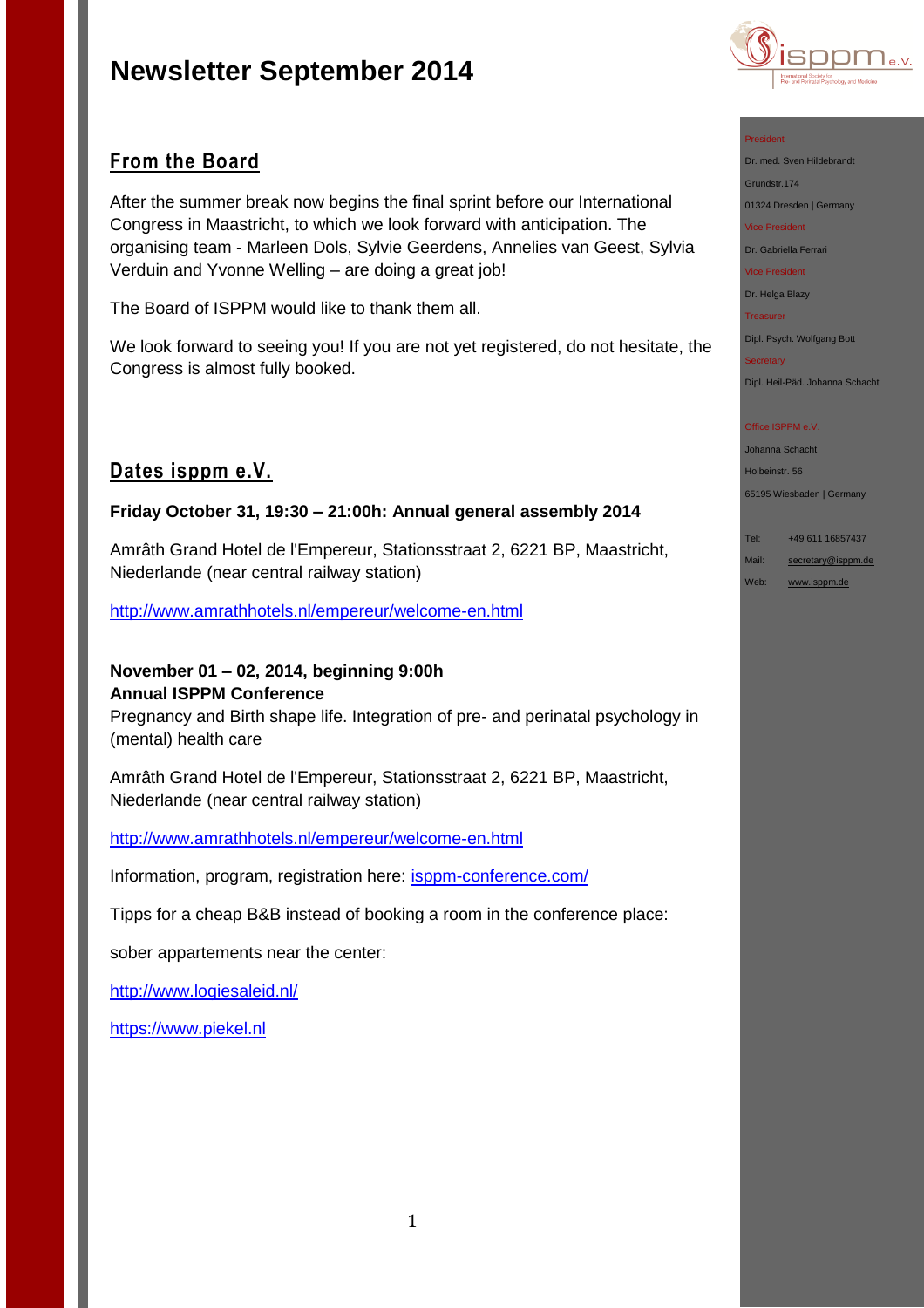

## **October 23 - 25, 2015 Annual conference 2015 in Berlin,** Johannesstift,

Working title: I feel so I am – Prenatal life and societal dimensions. A difficult way between ethics, politics, law, and economy

Organisational team: Irene Behrmann, Paula Diederichs, Gerlind Große, Marita Klippel-Heidekrüger, Charlotte und Alf Schönfeldt

Contact: [Irene.Behrmann@t-online.de](file:///C:/Users/hanna/Desktop/Irene.Behrmann@t-online.de)

# **June 10 - 12, 2016 Conference Bonding Analysis in Cologne**

Contact: Helga Blazy [nc-blazyhe@netcologne.de](file:///C:/Users/hanna/Desktop/nc-blazyhe@netcologne.de)

For the annual **conferences 2016 and 2017** we are looking for organisational teams. If you are interested please send us a note with your ideas and **a short concept.**

# **Dates Conferences und Congresses**

## **2014:**

**September 13 - 14, 2014** 22. international conference of neuromotor delay in children with learning and behaviour problems **"Child delevopment and stress"** at Hotel Savoyen, Rennweg 16 in A-1030 Vienna, Austria <http://www.inpp.info/konferenz2014/>

**18 - 21, September 2014** 2013 International Stillbirth Alliance (ISA) and the International Society for the Study and Prevention of Perinatal and Infant Death (ISPID) joint Conference **International Conference on Stillbirth, SIDS and baby survival** Amsterdam [http://stillbirthalliance](http://stillbirthalliance/) 

**September 19 – 21, 2014** CONGRESSO ATTACCAMENTO E TRAUMA Roma Information [\(in Italienian\) here](http://www.istitutodiscienzecognitive.com/1/upload/1_brochure_congresso_trauma.pdf)

### President

Dr. med. Sven Hildebrandt

Grundstr.174

01324 Dresden | Germany Vice President

Dr. Gabriella Ferrari

Vice President

Dr. Helga Blazy

Treasurer

Dipl. Psych. Wolfgang Bott

**Secretary** 

Dipl. Heil-Päd. Johanna Schacht

### Office ISPPM e.V.

Johanna Schacht

Holbeinstr. 56

65195 Wiesbaden | Germany

Web: <u>[www.isppm.de](http://www.isppm.de/)</u>

| Tel:  | +49 611 16857437   |
|-------|--------------------|
| Mail: | secretary@isppm.de |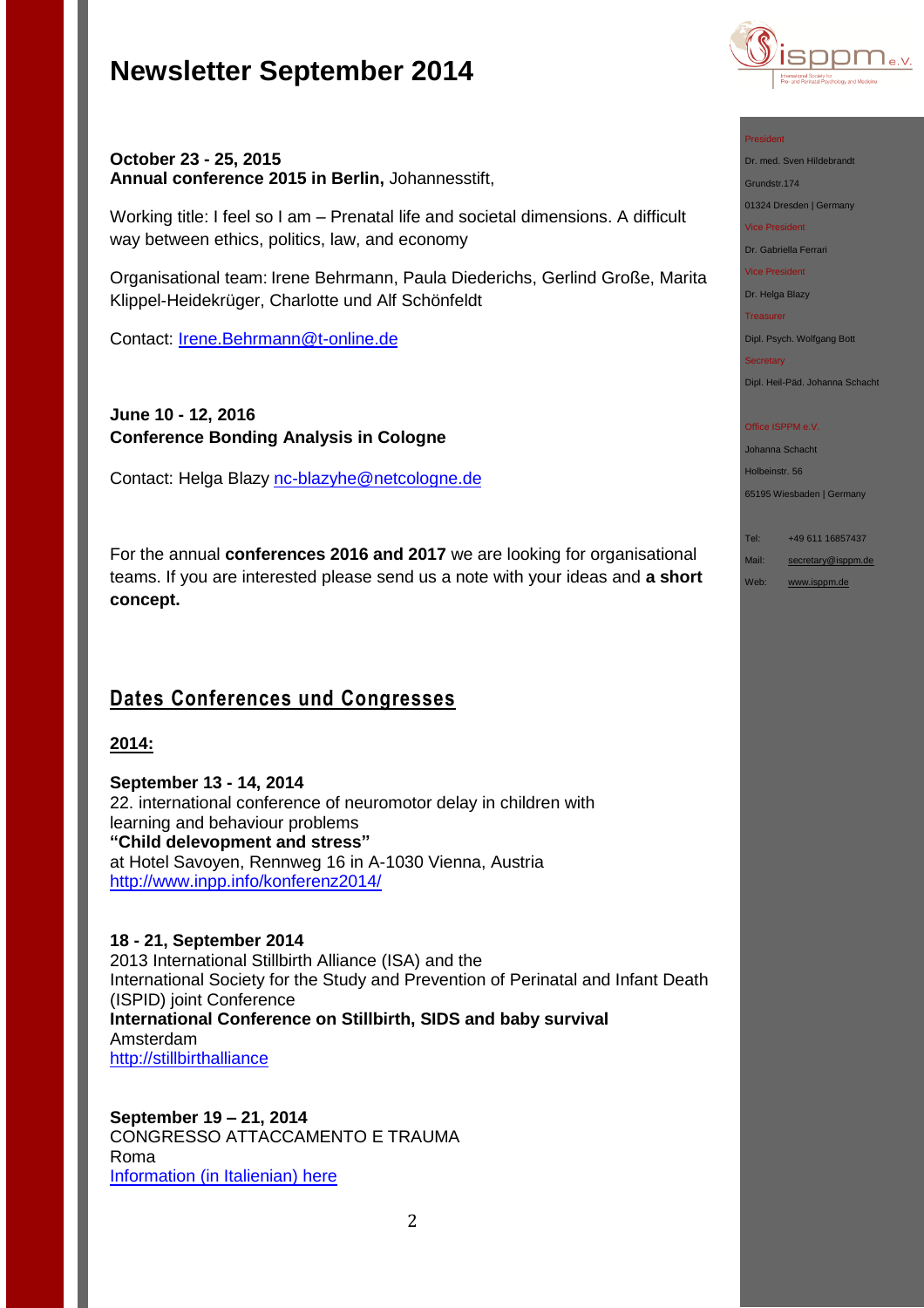

**October 10 - 12, 2014** 2. International Conference Healthy Relationships: what are they and how do we achieve them? Munich: Kolpinghaus München-Zentral <http://gesunde-autonomie.de/index.php/en/>

**November 16 – 19, 2014** 15th Congress of the International Society for Twin Studies (ISTS) **Twin Pregnancies, Budapest, Hungary** [http://www.twin2014.eu](http://www.twin2014.eu/)

## **2015:**

**May 21st - 23rd 2015** 2nd European Congress on Intrapartum Care Porto, Portugal [http://www.ecic2015.org](http://www.ecic2015.org/)

**December 3rd - 6 th, 2015** APPPAH's 19th International Congress **Birth and Society: How Birth Impacts Society and how Society Impacts Birth.** [Registration here](http://r20.rs6.net/tn.jsp?f=001ow1wkvozei_88VPX53sV2VFa_ZuxEIVEKa01uLsN1mbdQzyyQdhs_FXedW1fhcbR0cAnBWKAa58XC3PwfiugTa1u-MPUS6Vonsz2fJNfQoB35pjIsF_7lD1CN_qw8TKu7v5JAd5plpwt_sJH1Yde9EazKKjwqyMJ21kbRBK73s3eVNH4L1EyhKr9FAjjkUSl1fgyAKzNeZsbRxoBWUe7j8en6Y0oQ_VI&c=LWshyrIfwgT0SZxQf9pomHGUyyn_Wvxtp2RWpyiRrhc-6I_2N51Iww==&ch=fzqAY8gzqrfAbvVlvh6O_uf6Y0uhLqpZVtR_fAmpQsLRiSXUV-TJkQ==)

# **Further Education**

**Embodiment-Courses** in Germany Nov. 25. - 30, 2014 Sperm Journey March 25 -30, 2015 Egg Journey Nov. 21 - 26, 2015 Conception Guidance: Kathryn Terry, Peter Schindler Seminarhaus/Gästevilla 'Camena', D-53797 Lohmar-Wahlscheid Information and registration: Gisela Wallbruch, Tel: 0049(0)201/425106, Email: gisela.wallbruch@gmx.de

#### President

Dr. med. Sven Hildebrandt

Grundstr.174

01324 Dresden | Germany

Vice President

Dr. Gabriella Ferrari

Vice President

Dr. Helga Blazy

Treasurer

Dipl. Psych. Wolfgang Bott Secretary

Dipl. Heil-Päd. Johanna Schacht

#### Office ISPPM e.V.

Johanna Schacht

Holbeinstr. 56

65195 Wiesbaden | Germany

Tel: +49 611 16857437

Mail: [secretary@isppm.de](mailto:secretary@isppm.de)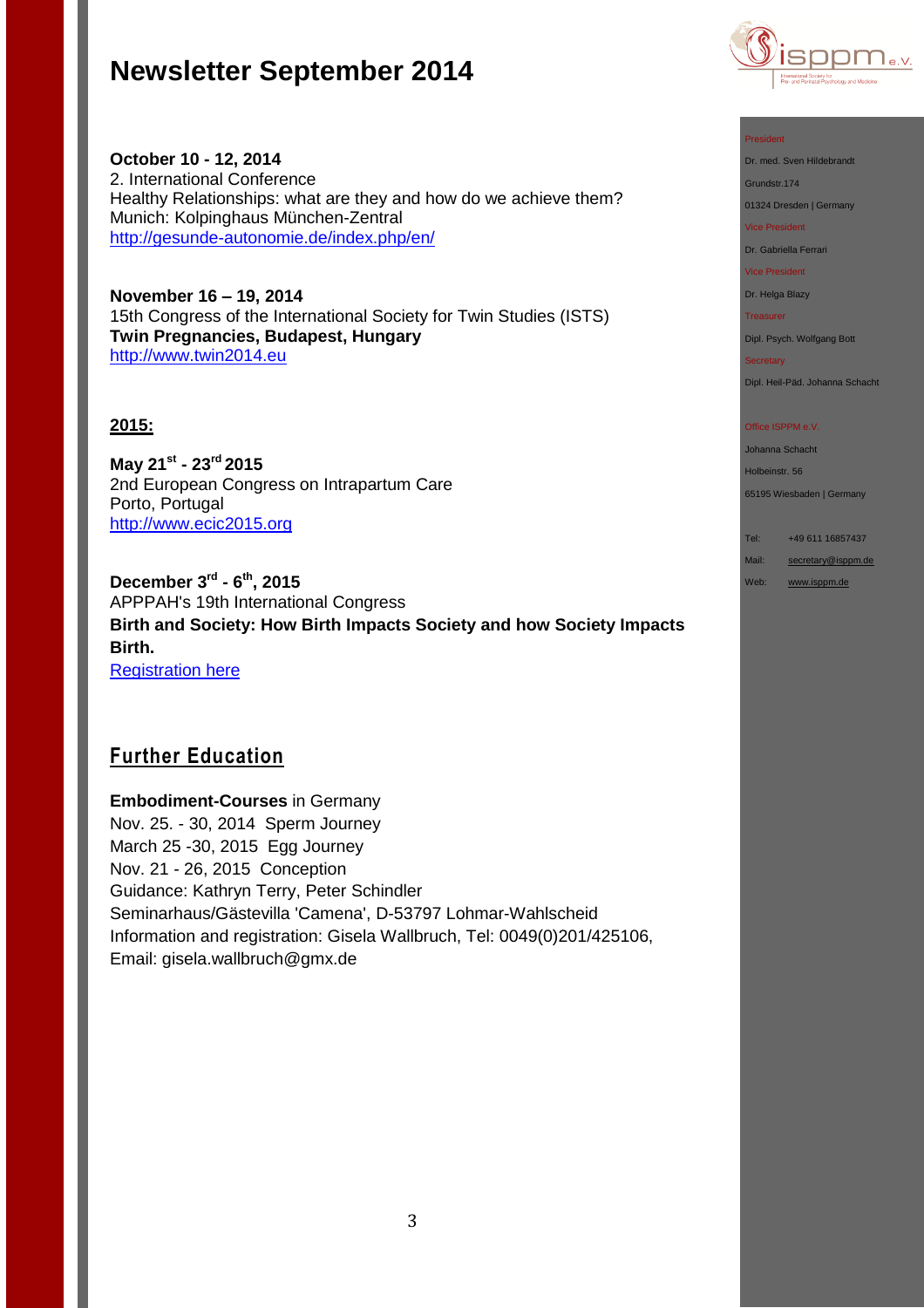

## **Althea Margaret Hayton**

We're deeply saddened to let you know that Althea has passed away.

She died peacefully with her family beside her on August 13th.

Next month's edition of Womb Twin News will feature a tribute to her.

## <http://www.wombtwin.com/join-us/4578285374>



A documentary asking if interventions in childbirth could be damaging the long-term health of our children with consequences for all of humanity. Film – Brighton, United Kingdom

"MICROBIRTH" World Premiere Launch Date:

Saturday 20th September 2014

<http://www.oneworldbirth.net/microbirth/>

Interesting article in nature magazine: "Don't blame the mothers"

<http://www.nature.com/news/society-don-t-blame-the-mothers-1.15693>

**More News** from our fields can be found as usual on our

[Facebook-page](http://de-de.facebook.com/pages/ISPPM-eV/124066644364106) 



### President

Dr. med. Sven Hildebrandt

Grundstr.174

01324 Dresden | Germany Vice President

Dr. Gabriella Ferrari

Vice President

Dr. Helga Blazy Treasurer

Dipl. Psych. Wolfgang Bott

Secretary

Dipl. Heil-Päd. Johanna Schacht

### Office ISPPM e.V.

Johanna Schacht

Holbeinstr. 56

65195 Wiesbaden | Germany

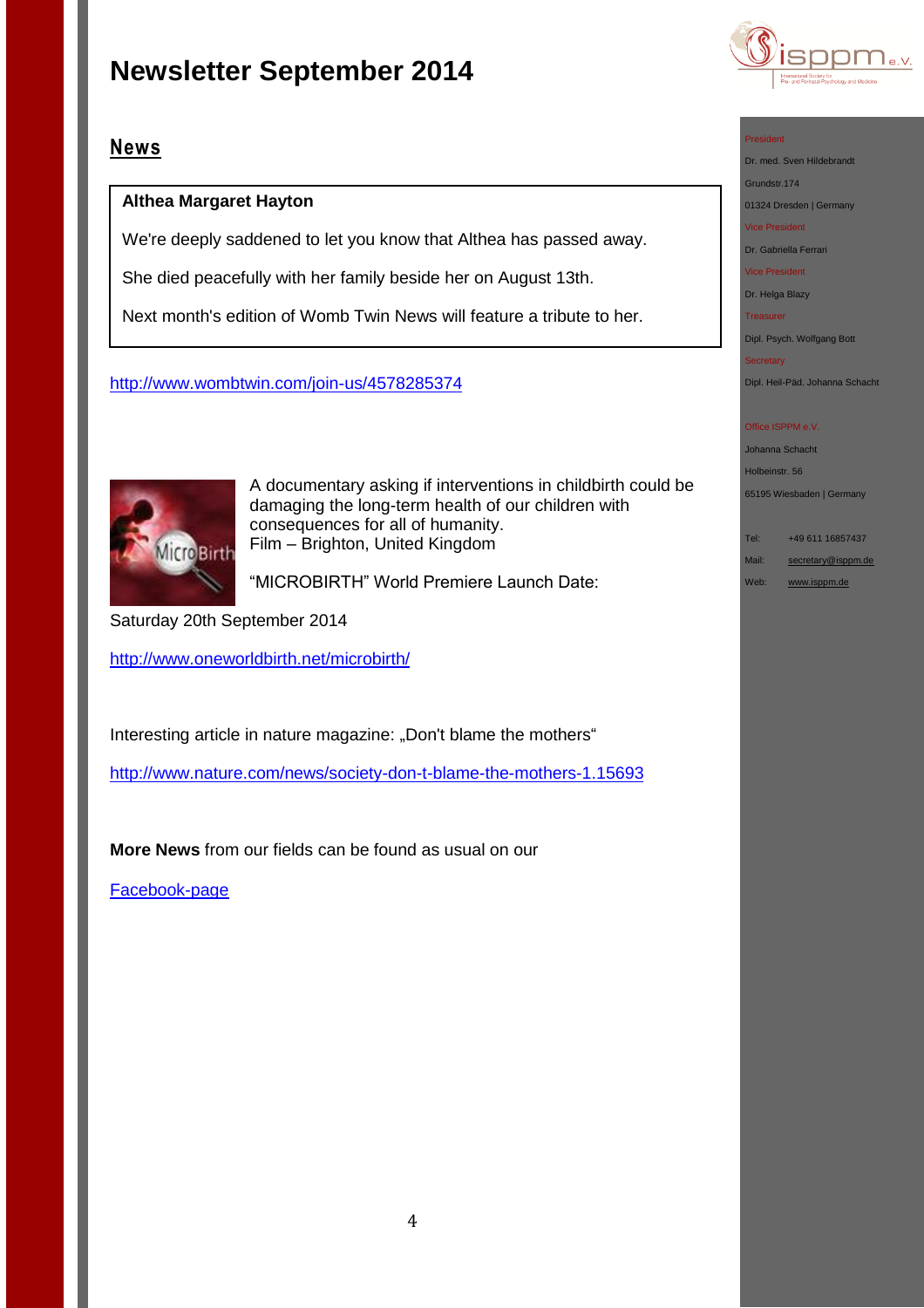

# **Reading Tipps**



Francis J. Mott with annotations by R.D. Laing Mythology of the Prenatal Life 2013, Starwalker Press, London

This book is a sequel and companion volume to "The Nature of the Self", which explores the intricacies of prenatal experience, demonstrating how these processes are a reflection of an essential life-pattern revealed in many other dimensions of life, macrocosmic and microscopic. In "Mythology of the Prenatal Life",

these insights are explored in further detail and with true genius, as Francis J. Mott shows how the prenatal realm is symbolized in mythology, Biblical stories, and folk tales from many cultures. Lovers of symbolism will relish this material, which offers a unique perspective on familiar themes. This book is an edited version of material previously available only as a privately published monograph. It includes the essay "Jacob's Ladder", a summary of the author's main ideas. The annotations made by R. D. Laing, with whom he corresponded, have been reproduced within the text, published here for the first time. Although Freud initially proposed that mental life began only after birth, he was later to revise this view. Since then, largely in counterpoint to 'mainstream psychology', many brilliant people have developed their own unique understanding of the pre- and perinatal realms: Otto Rank, Nandor Fodor, Stanislav Grof, Paul Verny, Arthur Janov, William Emerson, Bill Swartley, Frank Lake, D.W. Winnicott, R.D. Laing and many others. "The work of Francis Mott stands out as one of the most distinctive contributions of the twentieth century to the study of the human mind". R.D. Laing

#### President

Dr. med. Sven Hildebrandt Grundstr.174 01324 Dresden | Germany ice President

Dr. Gabriella Ferrari

Vice President

Dr. Helga Blazy **Treasurer** 

Dipl. Psych. Wolfgang Bott

Dipl. Heil-Päd. Johanna Schacht

#### Office ISPPM e.V.

Johanna Schacht Holbeinstr. 56 65195 Wiesbaden | Germany

Tel: +49 611 16857437 Mail: [secretary@isppm.de](mailto:secretary@isppm.de)